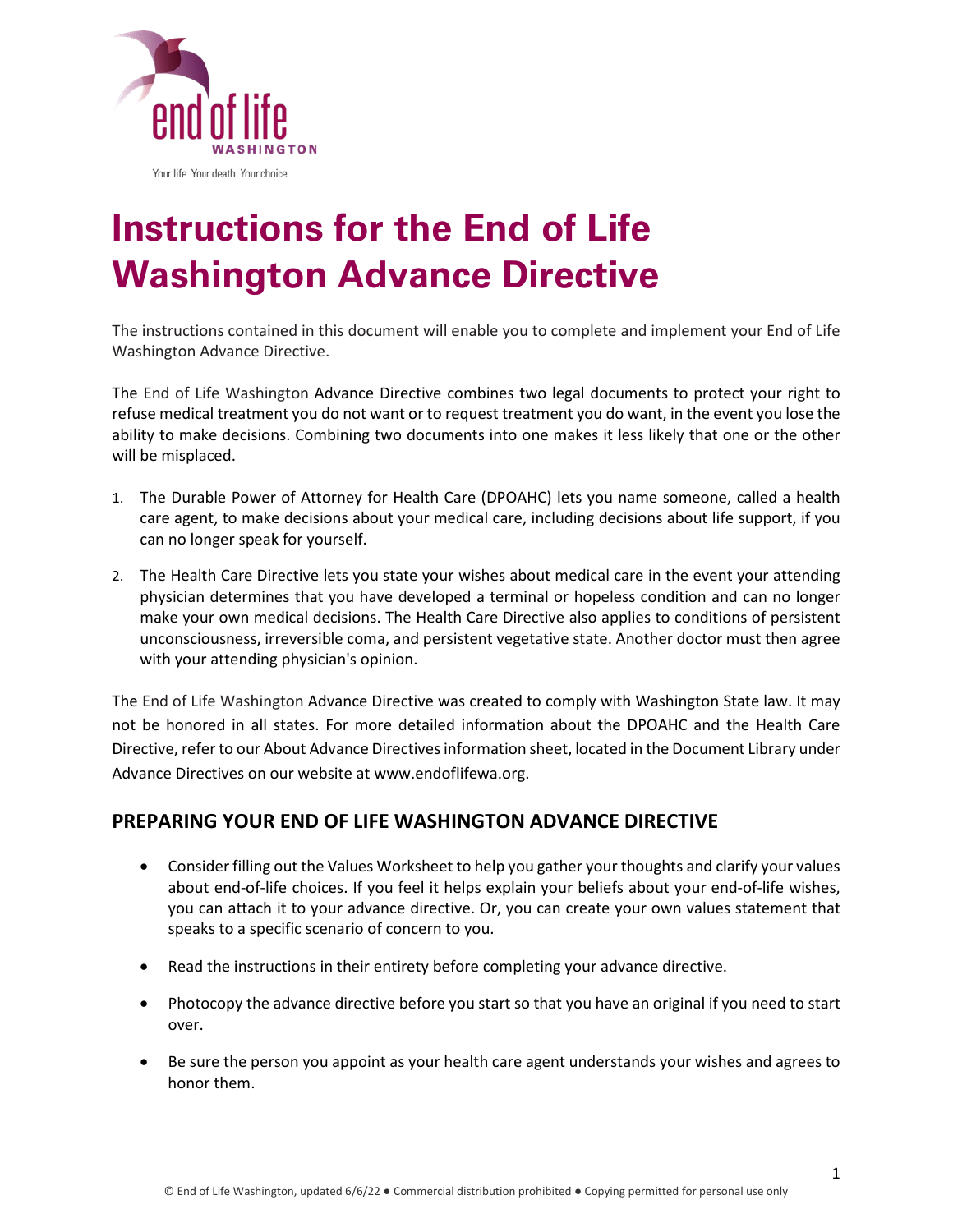• This is your document. When completed, it should express your wishes. Cross out sections or words with which you don't agree.

Your Advance Directive takes effect if you are unable to make your own health care decisions. This may be due to unconsciousness, heavy pain medications or some form of dementia that renders you unable to make rational decisions. Remember: when you able to make your own medical decisions, you should do so even if they are different from what you document in this directive.

The numbers below correspond to the sections on your End of Life Washington Advance Directive form.

#### **1. MY HEALTH CARE AGENT**

The person you name to be your health care agent:

- Must be at least 18 years old and mentally competent.
- May be a family member, a close friend, or a competent adult whom you trust to make serious decisions.
- Should clearly understand your wishes and be willing to accept the responsibility of making medical decisions for you.
- Should be someone who can be assertive in the event that caregivers, family members, or health care providers challenge your wishes.
- Does not have to be your spouse, partner, or a member of your biological family.
- Need not live in Washington but would need to be readily available in a medical emergency.

The person you appoint as your health care agent cannot be:

- Your doctor or an employee of your doctor.
- An owner, operator, administrator, or employee of a health care facility in which you are a patient at the time you sign your advance directive.

However, if one of the individuals listed above (your doctor, an employee of your doctor, etc.) is also your spouse, adult child, or sibling, you may appoint that individual to be your health care agent. In the event that your agent is unable to make decisions on your behalf, you may also name an alternate agent.

Note: The only changes you can make to this document, once it is complete, relate to changes in contact information. Designating a new or different healthcare agent necessitates the creation of a new document.

Designating a health care agent is highly recommended. If you do not designate a health care agent, Washington State law authorizes the following people, in order of priority, to make health care decisions for you. When there is more than one person given authority, such as your children, parents, or siblings, all must agree.

• A guardian with health decision-making authority, if one has been appointed by a court.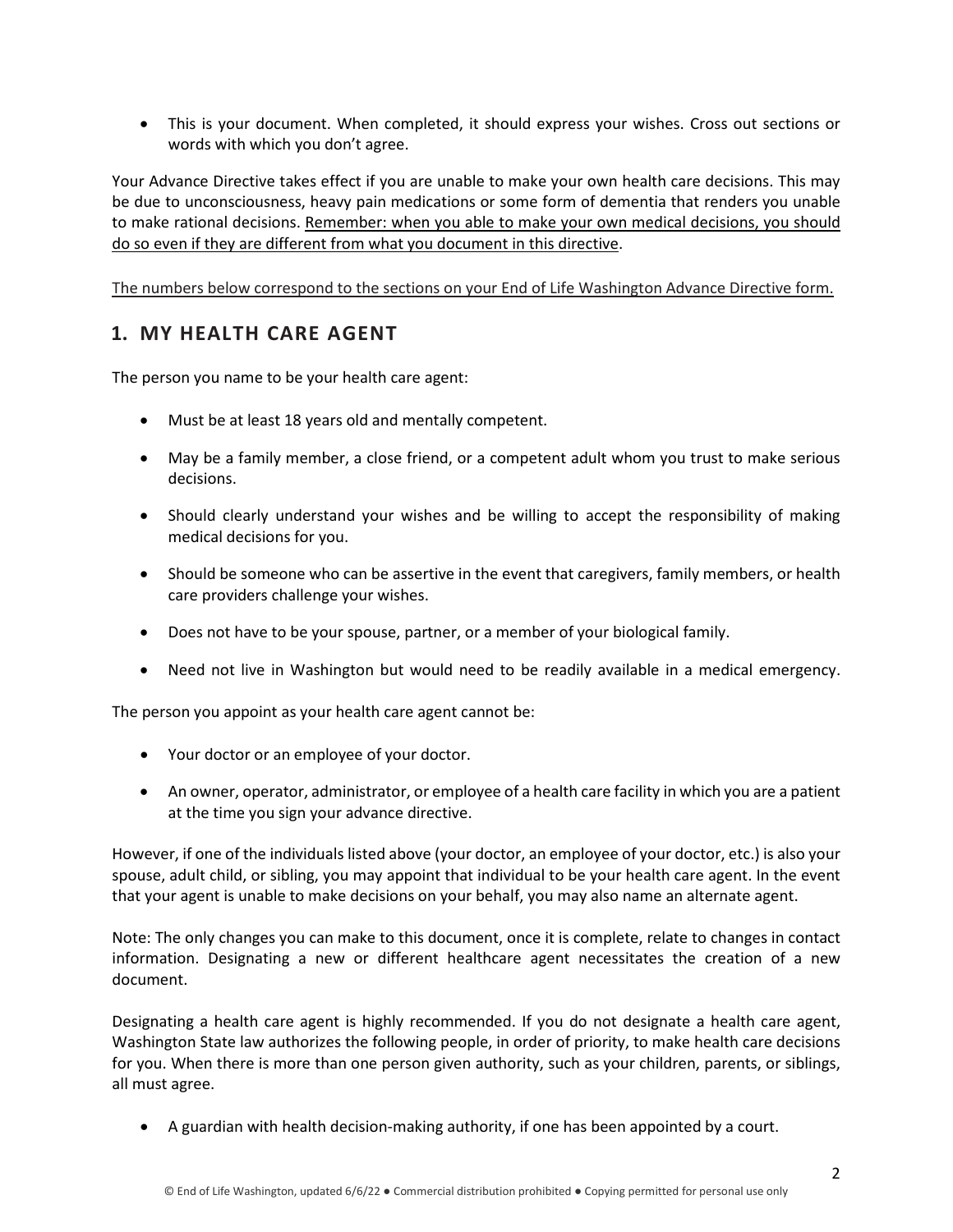- Your spouse or registered domestic partner.
- Your adult children.
- Your parents.
- Your adult siblings.

If you choose not to name a health care agent in section 1, cross out that section and go on to section 2.

## **2. THE AUTHORITY I GIVE MY AGENT**

This section identifies the authorities you give to your Health Care Agent. If there is a particular authority you do not wish your Health Care Agent to assume, cross it out and initial the change.

A statement in this section refers to the *Physician Orders for Life-Sustaining Treatment* (POLST) form, a relatively new form requiring a physician's signature to be valid. The POLST form is intended for any adult, 18 years of age or older, with serious health conditions. The form translates your wishes regarding lifesustaining treatments into a physician's orders. While the POLST program specifically permits your health care agent to fill out a POLST form for you, some physicians may be reluctant to sign when someone other than the patient is requesting it. Granting specific authority to your health care agent to complete a POLST form on your behalf may alleviate a physician's concern.

#### **3. WHY I AM MAKING THIS DOCUMENT**

This section is especially important when no health care agent is named in section 1. For those who do name a health care agent, it provides guidance if a situation not covered by the End of Life Washington Advance Directive should occur. It allows you to attach an additional statement that describes and reinforces values expressed in your document. However, no additional statement to section 3 is necessary or required. You may want to write in more specific terms about what you want your dying to be like. This statement might include relevant medical history involving you or close family and friends and deeply held religious, spiritual, and philosophical beliefs.

If you feel that a certain family member will not honor your wishes or might challenge decisions by your health care agent(s), you may include information here directing physicians and the courts to disregard his or her demands. If you are a younger, non-terminally-ill adult who wants to refuse all forms of lifesustaining treatment because your current medical condition is causing you to experience an unacceptable quality of life, you should explain this here.

#### **4. WHEN I DO NOT WANT LIFE-SUSTAINING TREATMENT**

Qualities of life I consider worse than death. Initialed items indicate you would not want anything done to prolong your life including life-sustaining treatment if such a life-threatening event should occur.

(a) Unconsciousness or coma resulting in the permanent inability to think and communicate:

Another doctor must agree with your attending physician's opinion that the condition is probably permanent. Heart attack, stroke, head injury, drug overdose, and other conditions can all result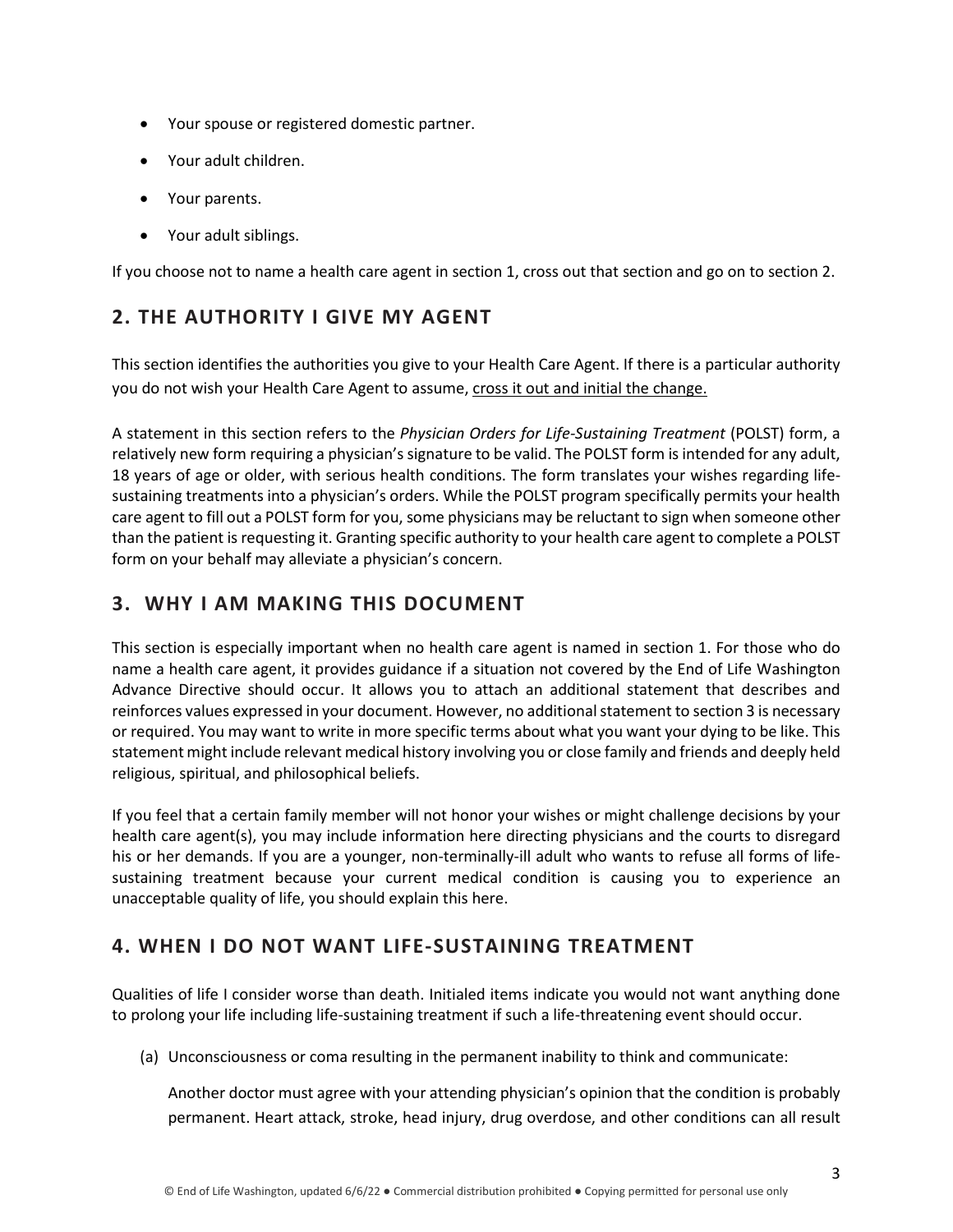in unconsciousness that may later be diagnosed as chronic coma or Persistent Vegetative State (PVS). A majority of comatose adults who do not show clear signs of recovery within a few weeks (usually between two and four) are unlikely to recover; most will either die or enter a PVS.

This provision is included to help avoid a situation in which life-sustaining treatment during coma or PVS is continued indefinitely because a physician remains uncertain of the prognosis.

(b) Irreversible dementia:

Dementia is irreversible when caused by a degenerative disease or trauma. It might be reversible in some cases when caused by drugs, alcohol, hormone or vitamin imbalances, or depression. If my dementia is deemed irreversible by a qualified physician with the concurrence of another physician, I want to forego life-sustaining treatment.

(c) Total dependence on others for my care because of physical deterioration, which is probably permanent:

If I am no longer able to turn in bed, take care of personal minimal hygiene (bathing, grooming) or toileting needs, and/or feed myself, I want to forego life-sustaining treatment.

(d) Pain, which probably cannot be eliminated or can be eliminated only by sedating me so heavily that I cannot converse:

If I experience unrelenting, intolerable pain which cannot be alleviated to my satisfaction by pain medication, I want to forego life-sustaining treatment.

(e) Other circumstances in which I would not want life-sustaining treatment:

Your experience may enable you to identify circumstances, in addition to or instead of those in 4(a) through 4(e) that would mean an unacceptable quality of life for you. You may use this space to state, in your own words, any outcomes or conditions you consider "worse than death." People with a terminal diagnosis or potentially life-threatening, chronic conditions are encouraged to discuss with their physicians any specific instructions relating to their conditions that they want to include here. This section is optional. If this space is not sufficient, write: "See attached page." Any attached page should be signed, witnessed, and notarized.

#### **5. WHEN I MAY WANT TEMPORARY LIFE-SUSTAINING TREATMENT**

Sometimes it is hard for physicians to know if using life-sustaining treatment for a short period of times will enable a patient to recover. Some people want their physician to try such treatments if there is a good chance of recovery. Others would not want life-sustaining treatment begun, because they fear once treatment has started it might be difficult to get it stopped.

If you want temporary use of life-sustaining treatment when your physician believes it would restore an acceptable quality of life, you can place an approximate time limit on such attempts. It can be very difficult for physicians and health care agents to give up trying when they know it means a patient will soon die. If you want to temporarily receive life-sustaining treatment you should indicate a time limit for receiving that treatment in the first option, or choose the second option if you want your Health Care Agent - in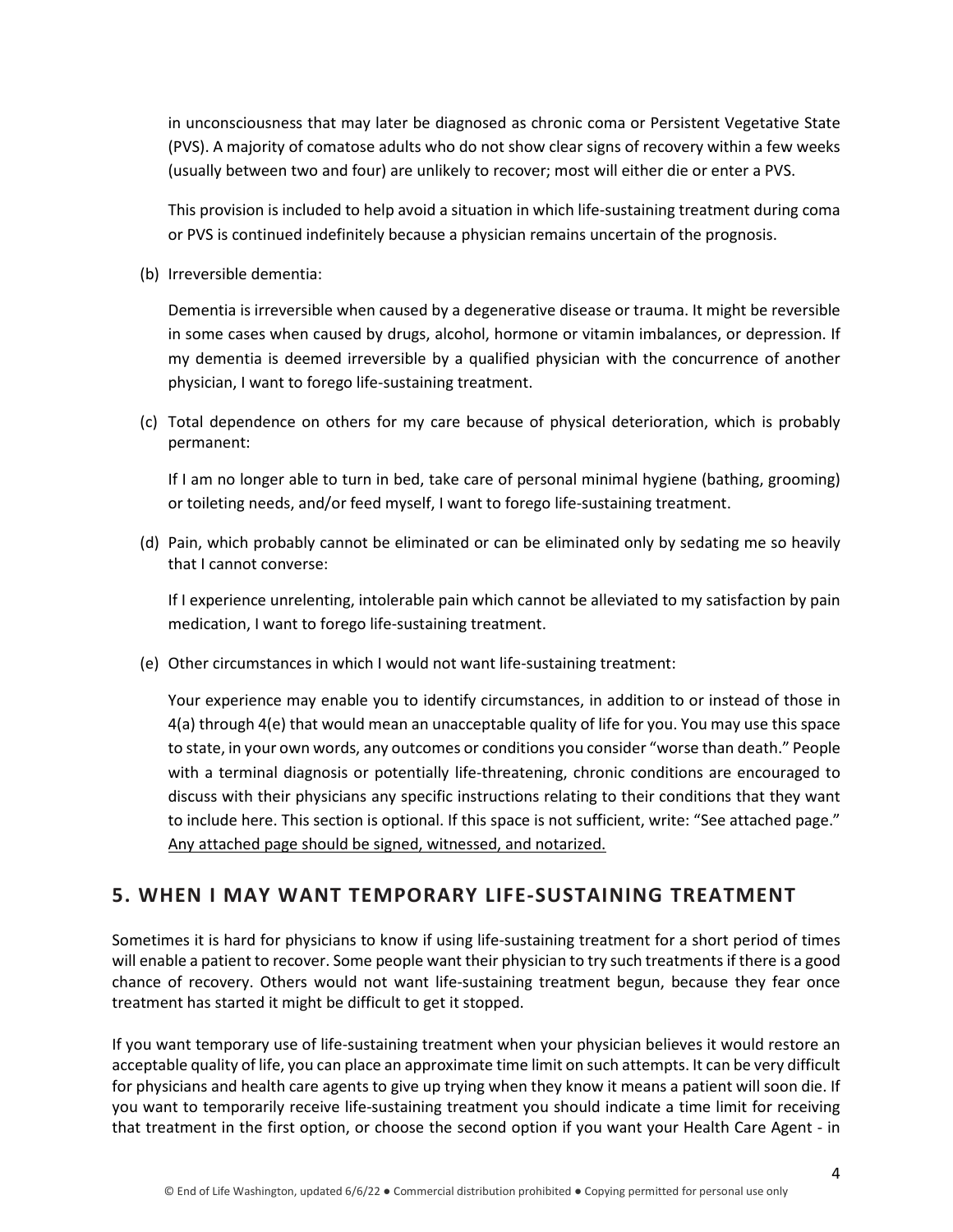consultation with the doctor – to determine the length of treatment if it is not producing the hoped-for improvement.

#### **6. LIFE-SUSTAINING TREATMENTS I DO NOT WANT**

Physicians may be reluctant to forgo life-sustaining treatment they believe will keep a patient alive, unless they know a patient has indicated otherwise. This section identifies life-sustaining procedures you would not want started or continued. It also applies to the conditions you have initialed and documented in Section 4. Initial any treatments you do not want. Treatments you do not initial might be used, but this does not mean they will be used. Patients or their families have no legal right to require treatments that, according to their physicians, are of no medical value to the patient.

## **7. MY WISHES CONCERNING COMFORT CARE AND PAIN MEDICATION**

This section has been added because some health care providers do not do a good job managing pain. The administration of high levels of pain medication can decrease breathing to the point of hastening death. Decreased breathing in such circumstances does not cause suffering because the medication produces heavy sedation. Drug dependency in a dying person (whose condition warrants high levels of medication to control pain) is neither an ethical nor legal concern. Developing a tolerance to pain medication is not addiction. Do not leave this section blank; initial yes or no.

## **8. REGARDING A HEALTH CARE INSTITUTION REFUSING TO HONOR MY WISHES**

Catholic or other religiously affiliated health care providers adhere to certain religious directives or moral teachings and may not honor your advance directive if it conflicts with their institutional values. If you are terminally ill or death is imminent, religiously affiliated providers will usually honor your choices to stop or not start life-sustaining treatment. However, in situations involving pregnancy or persistent vegetative state, they may decline to honor your wishes. Moving to a different facility is sometimes the best option.

#### **9. MY WISHES CONCERNING OTHER MATTERS**

Washington law does not explicitly allow health care directives to remain in effect after death. This section states your intention that the document remain in effect to carry out any procedure you request or consent to in section 9.

#### Do not leave any of these blank; initial yes or no:

(a) I consent to medical treatments that are experimental.

A physician might offer a new test or procedure that could be beneficial, even though its effectiveness or risks are not well-known.

(b) I want to donate organs/tissues.

Your wish to be an organ donor can also be indicated on your driver's license and/or by completing an organ donor card. Because Washington law does not explicitly give health care agents priority in consenting to organ or tissues donation, it is important that everyone in your immediate family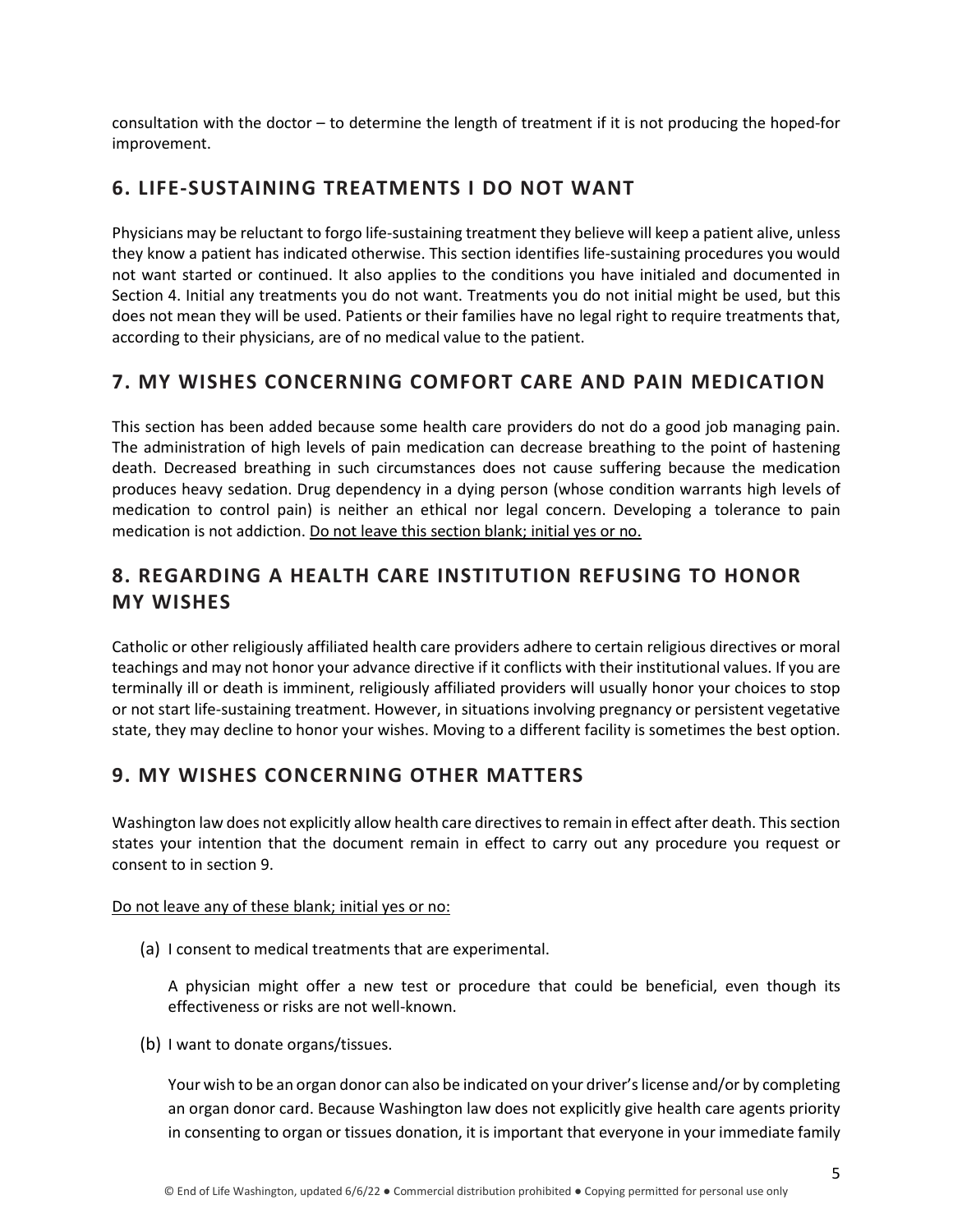knows about and supports your wishes. Note: the donation of your organs or tissue may not always be possible.

(c) I consent to an autopsy.

After death, physicians sometimes want to do autopsies to obtain information about an injury or disease process that could help them treat other patients. Your refusal of an autopsy may not be honored.

(d) I consent to use of all or part of my body for medical education or research.

If you wish your body to go to a specific medical or research institution, you should make prior arrangements with that institution and with your physician (in addition to initialing YES). Note: your body donation may not be accepted; so be sure to make alternate plans.

(e) I have named the following individual(s) as my designated agent(s) for funeral arrangements:

In 2011, Washington passed a law allowing individuals to name a designated agent to direct funeral arrangements in accordance with your wishes. Naming a designated agent or an alternate agent is not required. If you do not use this section, cross it out. If you have a designated agent, but no alternate, cross out the alternate agent section.

(f) I want my remains to be disposed of as follows:

Often people have particular ideas about what they want (or do not want) done with their bodies after death. You must still make the necessary arrangements so that your instructions can be carried out. If you have left instructions in a property will or have made arrangements with a funeral home, People's Memorial Association, or another organization that assumes responsibility for your body after death, there is no need to complete this part. If you do not use this section, cross it out.

#### **10. IF A COURT APPOINTS A GUARDIAN FOR ME**

Unlike many states, Washington law does not direct that a health care agent should be the court's first choice for guardian. It makes sense to request that one of your health care agents serve as your guardian, if such an appointment becomes necessary, because that is the person you trust who could make a decision to end your life. A judge is not required to appoint the person you request, but the court would probably give your wishes serious consideration.

## **11. HOW THIS DIRECTIVE CAN BE REVOKED OR CANCELED**

You may revoke your End of Life Washington Advance Directive at any time by doing any one of the following:

- Canceling, defacing, obliterating, burning, tearing, or otherwise physically destroying it or having another person destroy it for you in your presence. All copies should be destroyed.
- Executing a written and dated revocation.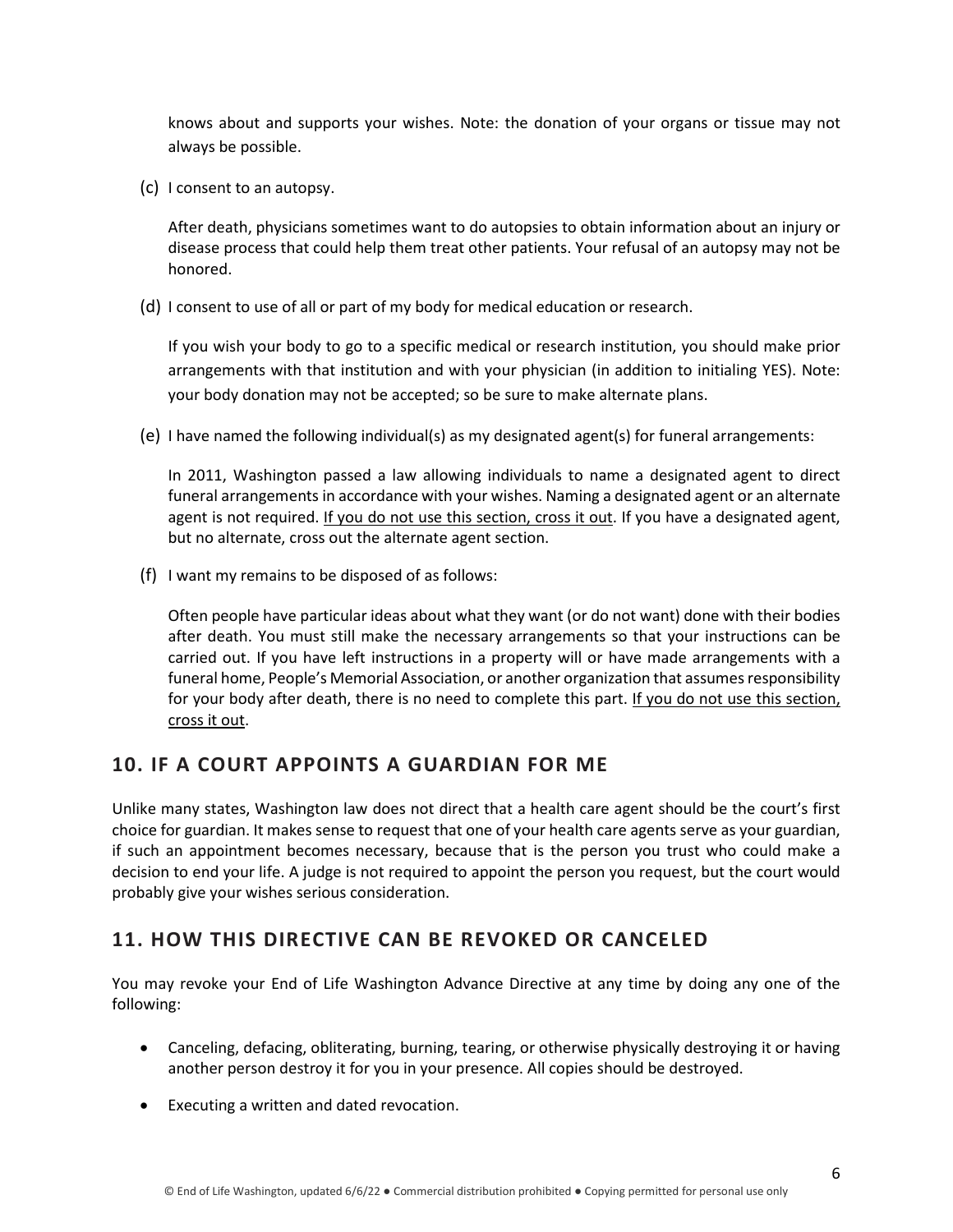• Orally expressing your intent to revoke it.

If you revoke your advance directive, you should notify your health care agent and your health care provider(s) in writing of your intent to revoke. If you are unable to write, you can have someone else write a statement for you explaining that you are unable to write, but want your advance directive revoked.

While Washington law does not permit an incompetent person to execute an advance directive, this is not true for revocation. Incapacity to make decisions sometimes cannot be clearly determined for a very ill patient who can still communicate; this makes it hard to decide if a statement revoking an advance directive is an authentic expression of intent. Therefore, the law allows an incompetent person to revoke his or her advance directive. This section clarifies that statements or actions by you expressing disagreement with a particular decision made by your health care agent does not constitute revocation of the entire document.

The Advance Directive with the latest date will always take precedence over one with an older date.

#### **12. SUMMARY AND SIGNATURE**

Do not sign and date your form until you are in the presence of valid witnesses.

## **13. STATEMENT OF WITNESSES**

In order to make your advance directive legally binding, you must sign the document in the presence of two adult witnesses. Make sure your witnesses meet the criteria for being a witness.

The two witnesses cannot be:

- Related to you by blood or marriage.
- Entitled to any portion of your estate through the operation of law or through any will or codicil.
- A person who has a claim against your estate.
- Your attending physician or an employee of your attending physician.
- An owner, operator, administrator, or employee of a health care facility in which you are a patient at the time you sign your advance directive.
- Your home care provider or a care provider at an adult family home or long-term care facility where you live.

If you have questions or need guidance in preparing this End of Life Advance Directive, please call our office at 206.256.1636, and a staff member will be glad to assist you.

#### **AFTER COMPLETING YOUR END OF LIFE WASHINGTON ADVANCE DIRECTIVE**

1. **Where to keep your Advance Directive**: Your advance directive is an important legal document, but unlike most legal documents, copies are just as valid as the original. Keep the original signed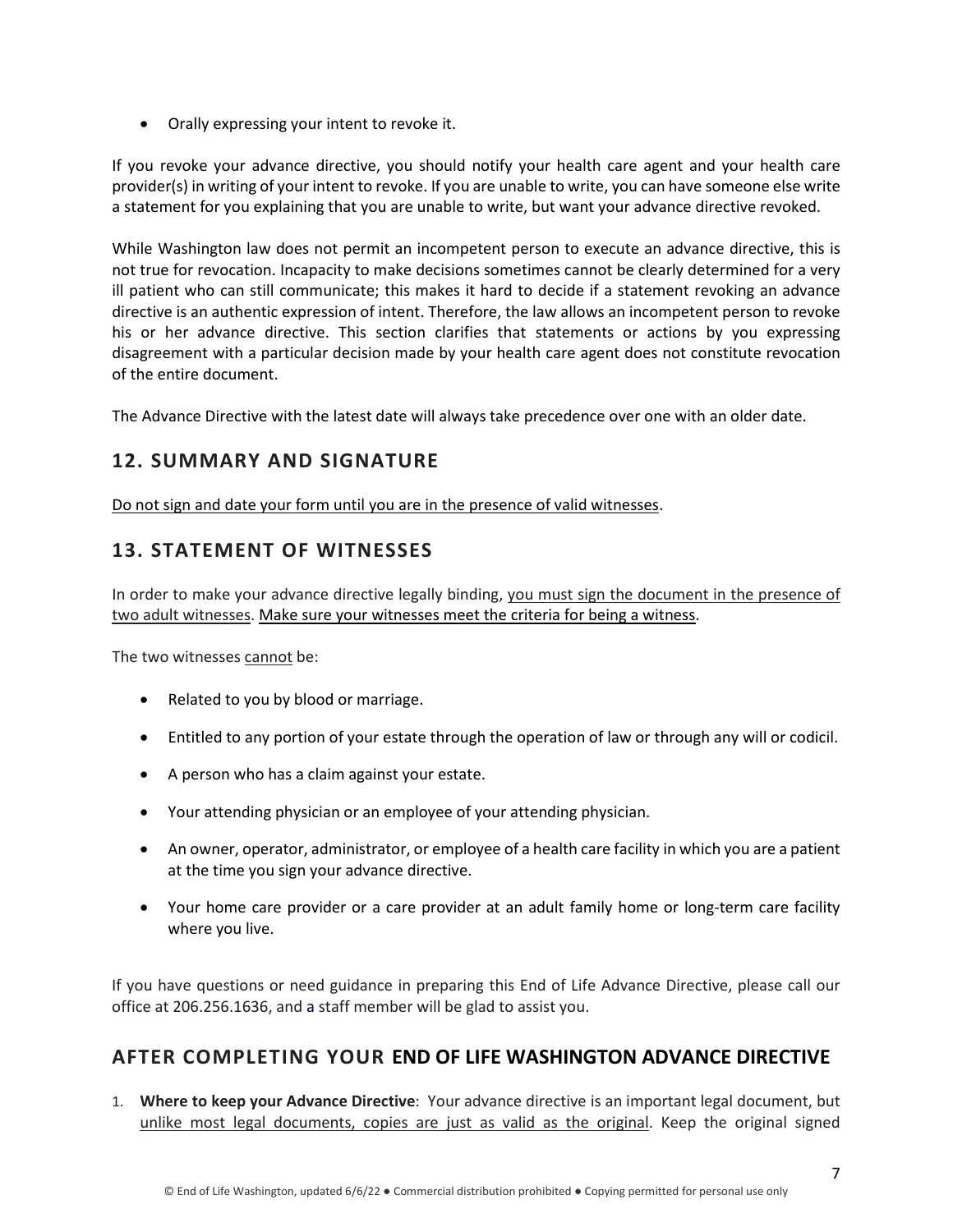documents in a secure but accessible place. Do not give the original documents to your attorney or put them in a safe deposit box or any other security box that would keep others from having access to them in the event of an emergency. Tip: To ensure documents are on hand, many married couples and registered domestic partners carry copies of their advance directives in the glove box of their vehicles or in a compartment in their suitcases when they travel.

- 2. **Who should have a copy?** Give photocopies of the signed originals to your health care agent(s), doctor(s), lawyer, family, close friends, clergy, designated agent(s) for funeral arrangements, and anyone else who might become involved in your health care (see Item 5 below).
- 3. **Tell important people about your wishes**: The importance of discussing your documents with the important people involved cannot be overemphasized. Discuss your wishes concerning medical treatment with your health care agent(s), doctor(s), clergy, family, and friends often, particularly if your medical condition changes. Make clear to other family members that your health care agent(s) will have final authority to act on your behalf*.* For more advice about communicating your end-of-life wishes, check the Document Library at www.endoflifewa.org or request our *Talking to Your Family About Dying* information sheet.
- 4. **Will the doctor honor your wishes?** When you present your advance directive to your physician(s), ask if he or she will honor it. If not, find a physician who will. For more information about communicating your wishes to your physician(s), check the Document Library at www.endoflifewa.org or request our *Talking to Your Doctor About Dying* information sheet.
- 5. **If you are admitted to a health care facility or enrolled in a home-based health care program**: You may be offered other living will forms. Do not fill out such forms; give admissions staff a copy of your completed End of Life Washington Advance Directive. Most other forms are not as comprehensive or effective as the End of Life Washington Advance Directive and may be interpreted in a way that will conflict with it. Remember, the Advance Directive with the most recent date is the one that will be followed.
- 6. **Making changes**: If you want to make changes to your documents after they have been signed and witnessed, you should complete a new document. However, updating addresses or phone numbers is permissible. Updates should be initialed and dated.
- 7. **Keep your advance directive updated**: Be sure to review your advance directive occasionally to be sure it reflects your current preferences and values. Initial and date it whenever you review it.
- 8. **Revoking your Advance Directive**: If you revoke your advance directive as per section 12, make sure you notify your health care agent(s), family, and doctor(s). If possible, retrieve and destroy copies of your revoked document, or instruct those who have revoked copies to destroy them. Keep one copy of your revoked advance directive in your records with the word "REVOKED" written across the front. This shows how long you have thought about these issues and could help if it becomes necessary to rely on a new advance directive shortly after you prepared the document. The advance directive with the latest date takes precedence over previous advance directives.
- 9. **Medical emergencies**: Be aware that your advance directive will not be effective in the event of a medical emergency. Ambulance personnel are required to provide cardiopulmonary resuscitation (CPR) and other life-sustaining treatments unless a valid Physician Orders for Life-Sustaining Treatment (POLST) form is present.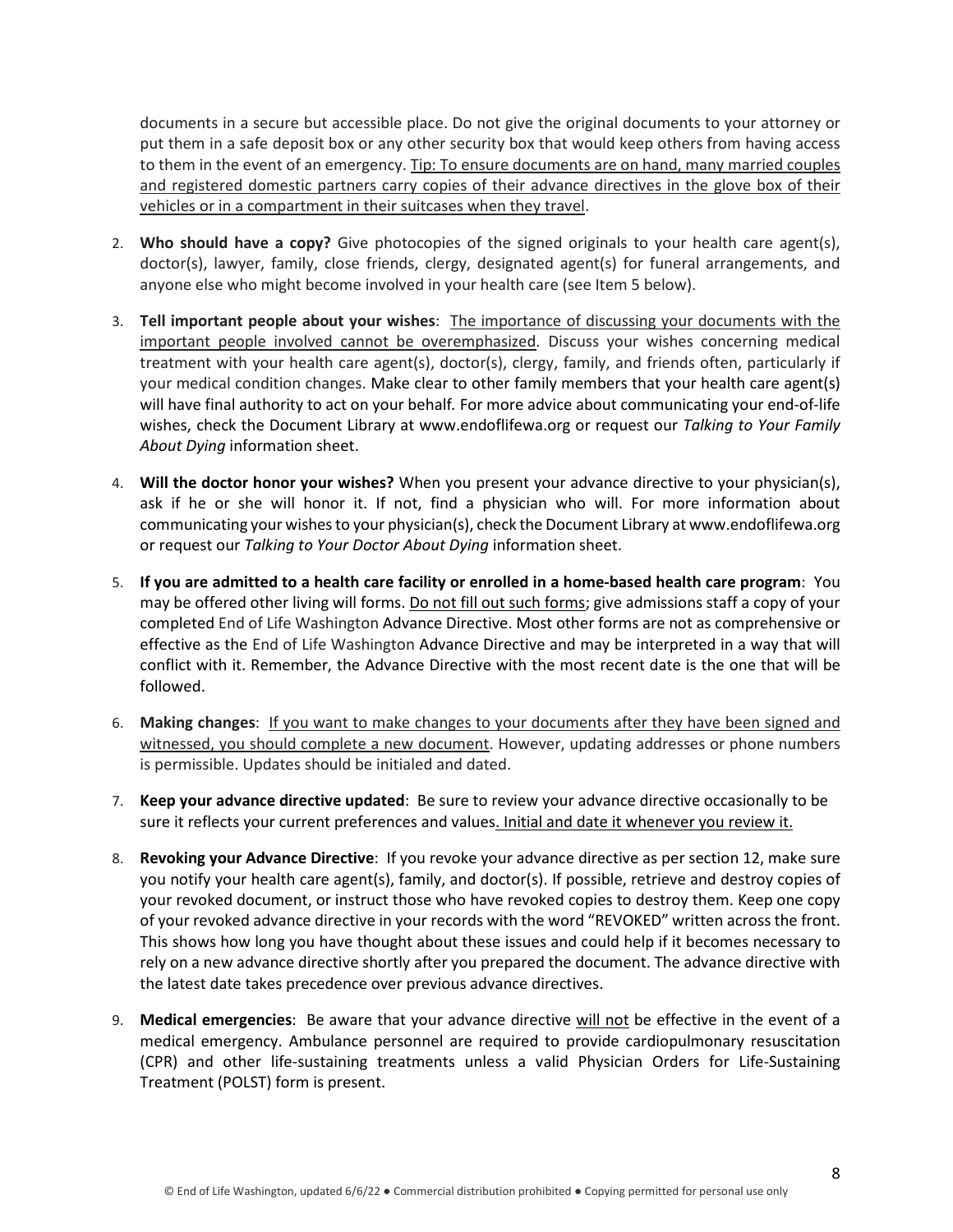10. **Travel to other states**: If you travel, you may want to take copies of your advance directive with you, as other states may honor it. Although they may have specific requirements about notarization or witnessing, most states do not require a specific form or format.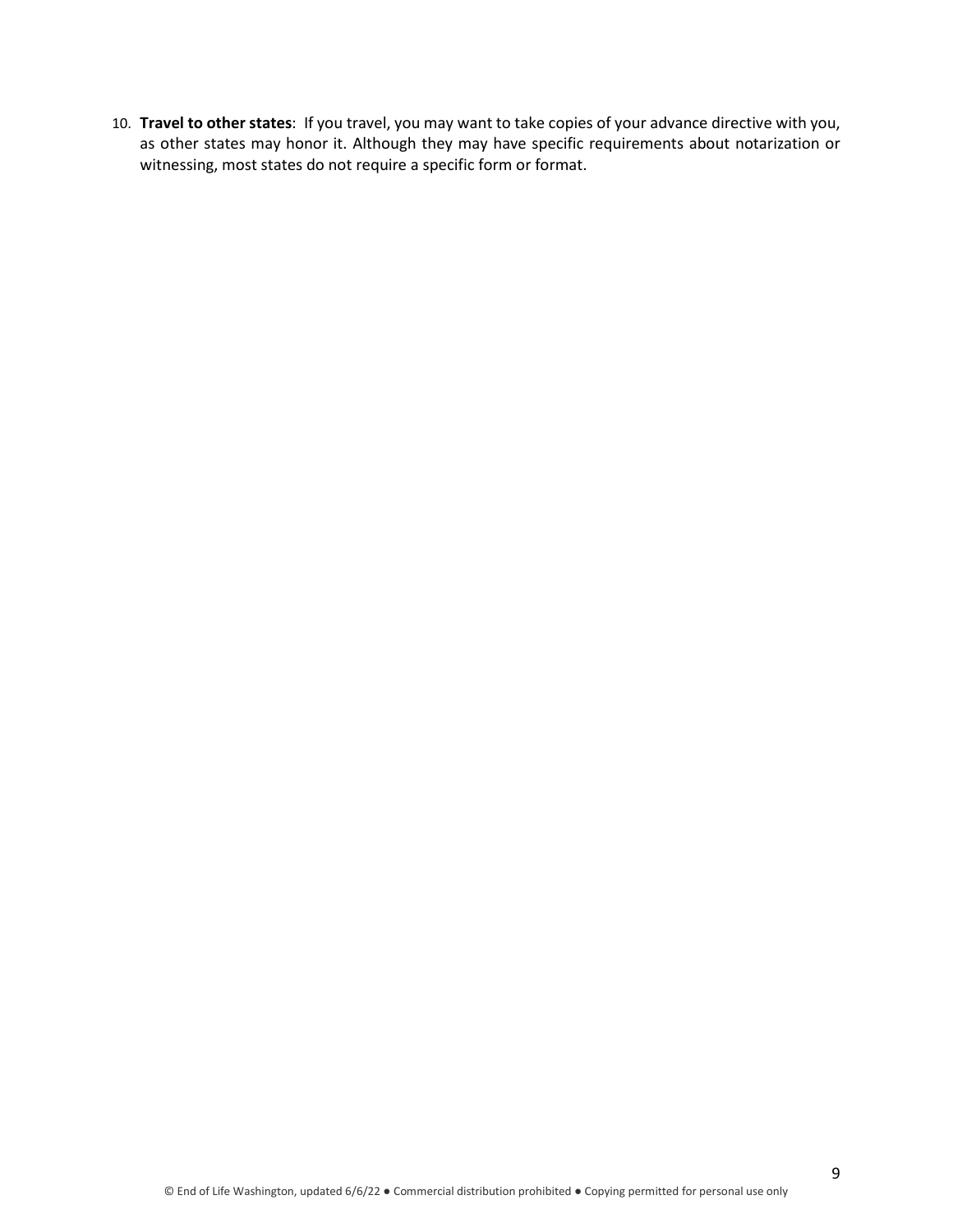

# **Durable Power of Attorney for Health Care and Health Care Directive of:**

\_\_\_\_\_\_\_\_\_\_\_\_\_\_\_\_\_\_\_\_\_\_\_\_\_\_\_\_\_\_\_\_\_\_\_\_\_\_\_\_\_\_\_\_\_\_\_\_\_\_\_\_\_\_\_\_\_\_\_\_\_\_\_\_ (Your name here.)

This document states my choices about use of life-sustaining medical treatment and comfort care. It is meant to inform and guide whoever will make health care decisions for me, if I become unable to make my own health care decisions. I understand that such inability may only be temporary. When I can make my own health care decisions I want to do so.

Even when I cannot make my own health care decisions, I want my physician and my health care decision maker(s) to talk to me honestly about my condition and treatment.

I want this directive to remain in effect after my death for autopsy, organ donation, use of my body for medical research, and for my agent to arrange for the disposition of my remains, if I authorize that in section 9.

(Continued on next page)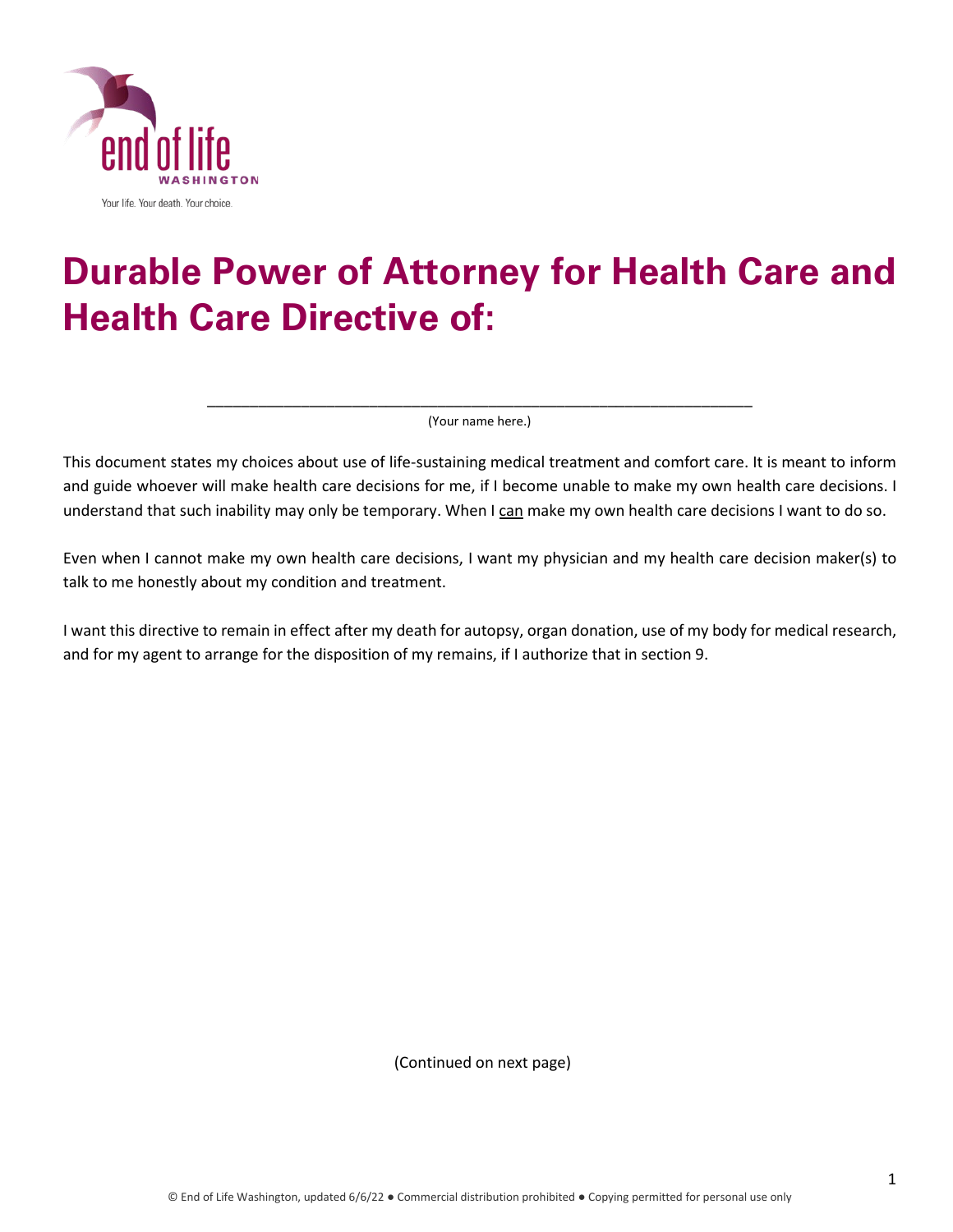#### **1. MY HEALTH CARE AGENT**

I appoint as my primary agent:

| Name                                                    |       |           |                                                                                                                           |
|---------------------------------------------------------|-------|-----------|---------------------------------------------------------------------------------------------------------------------------|
| Address                                                 |       |           |                                                                                                                           |
| Telephone                                               |       |           |                                                                                                                           |
|                                                         | (day) | (evening) | (mobile)                                                                                                                  |
| My alternate agent (optional):<br>this alternate agent: |       |           | If my primary agent is unable or unwilling to serve, or is unavailable when decisions need to be made for me, then I name |
| Name                                                    |       |           |                                                                                                                           |
| Address                                                 |       |           |                                                                                                                           |
| Telephone                                               |       |           |                                                                                                                           |
|                                                         | (day) | (evening) | (mobile)                                                                                                                  |

If my alternate agent acts for me because my primary agent is unavailable, I intend that the alternate agent act only until my primary agent is available.

#### **2. THE AUTHORITY I GIVE MY AGENT**

I grant my agent complete authority to make all decisions about my health care. This includes, but is not limited to (a) consenting, refusing consent, and withdrawing consent for medical treatment recommended by my physicians, including life-sustaining treatments; (b) requesting particular medical treatments; (c) employing and dismissing health care providers; (d) changing my health care insurers; (e) signing a Physician Orders for Life-Sustaining Treatment (POLST) form; (f) transferring me to another facility, private home, or other place; and (g) accessing my medical records and information.

This authority applies to information governed by the Health Insurance Portability and Accounting Act (HIPAA) of 1996 and any further changes to HIPAA.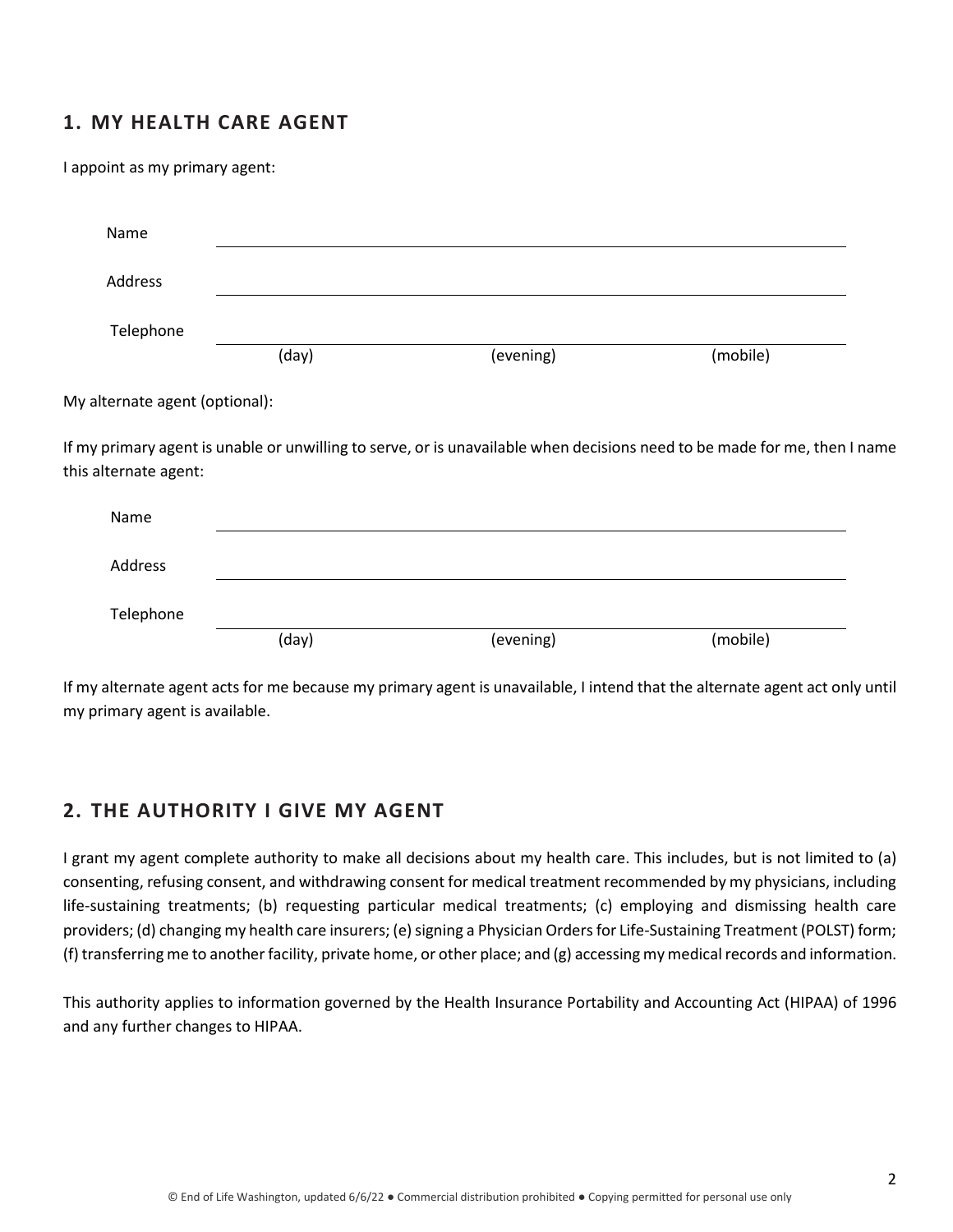## **3. WHY I AM MAKING THIS DOCUMENT/ HOW TO MAKE HEALTH CARE DECISIONS FOR ME**

I want whoever makes health care decisions for me to do as I would want in the circumstances, based on the choices I express in this document. I do not want others to substitute their choices for mine because they disagree with my choices or because they think their choices are in my best interest. I do not want my intentions to be rejected because someone thinks that if I had more information when I completed this document, or if I had known certain medical facts that developed later, I would change my mind. If what I would want is not known, then I want decisions to be made in my best interest, based on (a) my values, (b) the contents of this document, and (c) medical information provided by my health care providers.

I have completed and attached an additional statement of my values. (Optional)

#### **4. WHEN I DO NOT WANT LIFE-SUSTAINING TREATMENT**

I value life very much, but I believe that to be kept alive in certain circumstances is worse than death. If I initial an item in this section it means that if such an initialed life-threatening event should occur, I would not want to receive lifesustaining treatment. I want my care-givers to focus on comfort care and pain management, and I should be allowed to die as peacefully as possible (initial all that apply):

a. Unconsciousness or coma that probably will prevent me from communicating, permanently.

b. Irreversible dementia such as Alzheimer's Disease.

c. Total dependence on others for my care because of physical deterioration, which is probably permanent.

- d. Pain which probably cannot be eliminated, or can be eliminated only by sedating me so heavily that I cannot converse.
	- e. Below are other circumstances in which I would not want life-sustaining treatment: (Optional)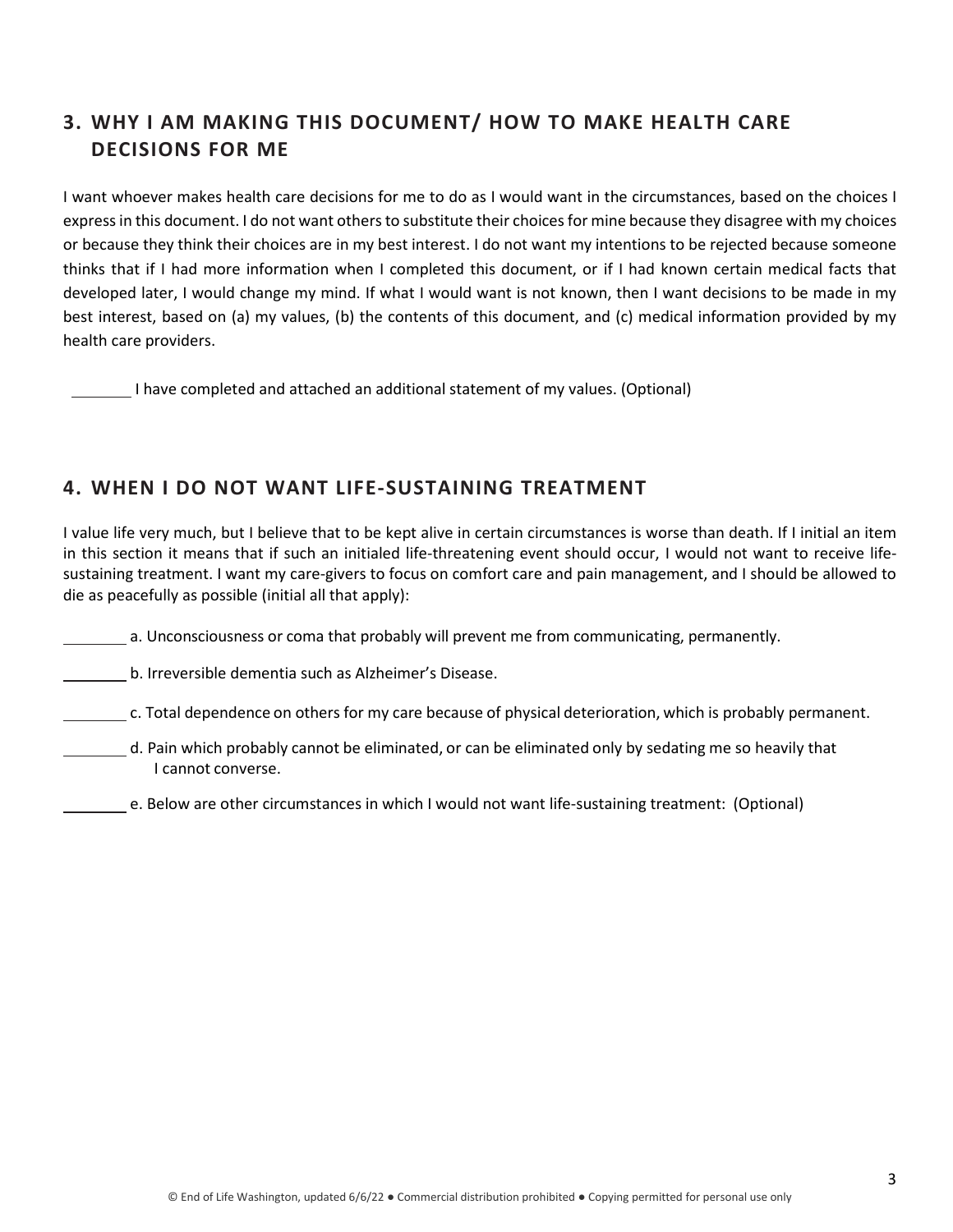#### **5. WHEN I MAY WANT TEMPORARY USE OF LIFE-SUSTAINING TREATMENT**

I understand that I could become unconscious or unable to communicate, *temporarily.* If I were to become unconscious or unable to communicate temporarily, then (initial only **ONE** line):

I would want to receive life-sustaining treatment, for up to weeks (please specify).

I would want to receive life-sustaining treatment for a period of time determined by my health care agent, based on the judgement of my doctor(s).

I still would want no life-sustaining treatment.

#### **6. LIFE-SUSTAINING TREATMENTS I DO NOT WANT**

If I experience a condition in which I would not want life-sustaining treatment (as documented in Section 4), or if I experience a quality of life my agent believes I would consider unacceptable, I **do not want** the following life-sustaining treatments started. If already started, I want them stopped.

(Initial all that you **do not want.**)

**All** cardiopulmonary resuscitation (CPR) measures to try to restart my heart and breathing, if those stop, including artificial ventilation, stimulants, diuretics, heart regulating drugs, or any other treatment for heart failure.

Artificial ventilation when I can no longer breathe on my own.

Heart-regulating drugs, if my heartbeat becomes irregular.

Nutrition and hydration other than ordinary food and water delivered by mouth, if I cannot eat and drink enough to sustain myself.

Surgeries for the purpose of prolonging my life rather than for providing comfort.

Dialysis if my kidneys do not work normally.

Medications, treatments or procedures, when their primary purpose is to prolong life rather than control pain.

Anything else intended to prolong my life.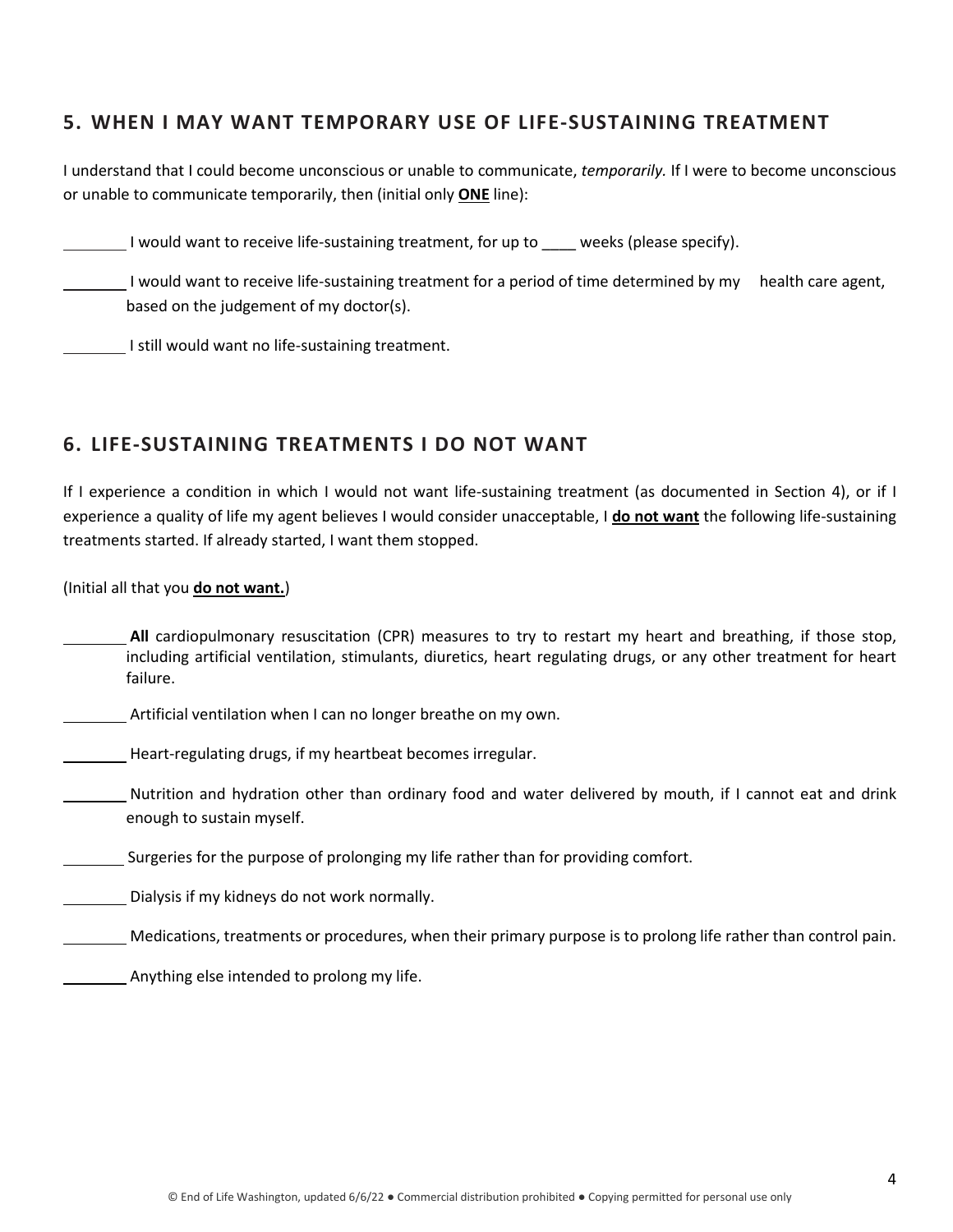#### **7. MY WISHES CONCERNING COMFORT CARE AND PAIN MEDICATION**

| If I am experiencing symptoms such as pain, breathlessness, or visible discomfort, I want |     |     |
|-------------------------------------------------------------------------------------------|-----|-----|
| treatment to relieve my pain and symptoms and make me comfortable, even if medical        | Yes | No. |
| providers believe this might unintentionally hasten my death, cause drug dependency, or   |     |     |
| make me unconscious.                                                                      |     |     |

# **8. IF A HEALTH CARE PROVIDER REFUSES TO HONOR MY DECISIONS OR DECISIONS OF MY HEALTH CARE AGENT**

(Cross out this section, if you do not agree.)

If I am ever in a health care facility that refuses to honor my decisions expressed in this document or decisions made for me by my health care agent, I want my agent to take whatever actions he or she decides are appropriate to secure those decisions, including but not limited to changing my physician(s) or moving me out of the facility.

(Continued on next page)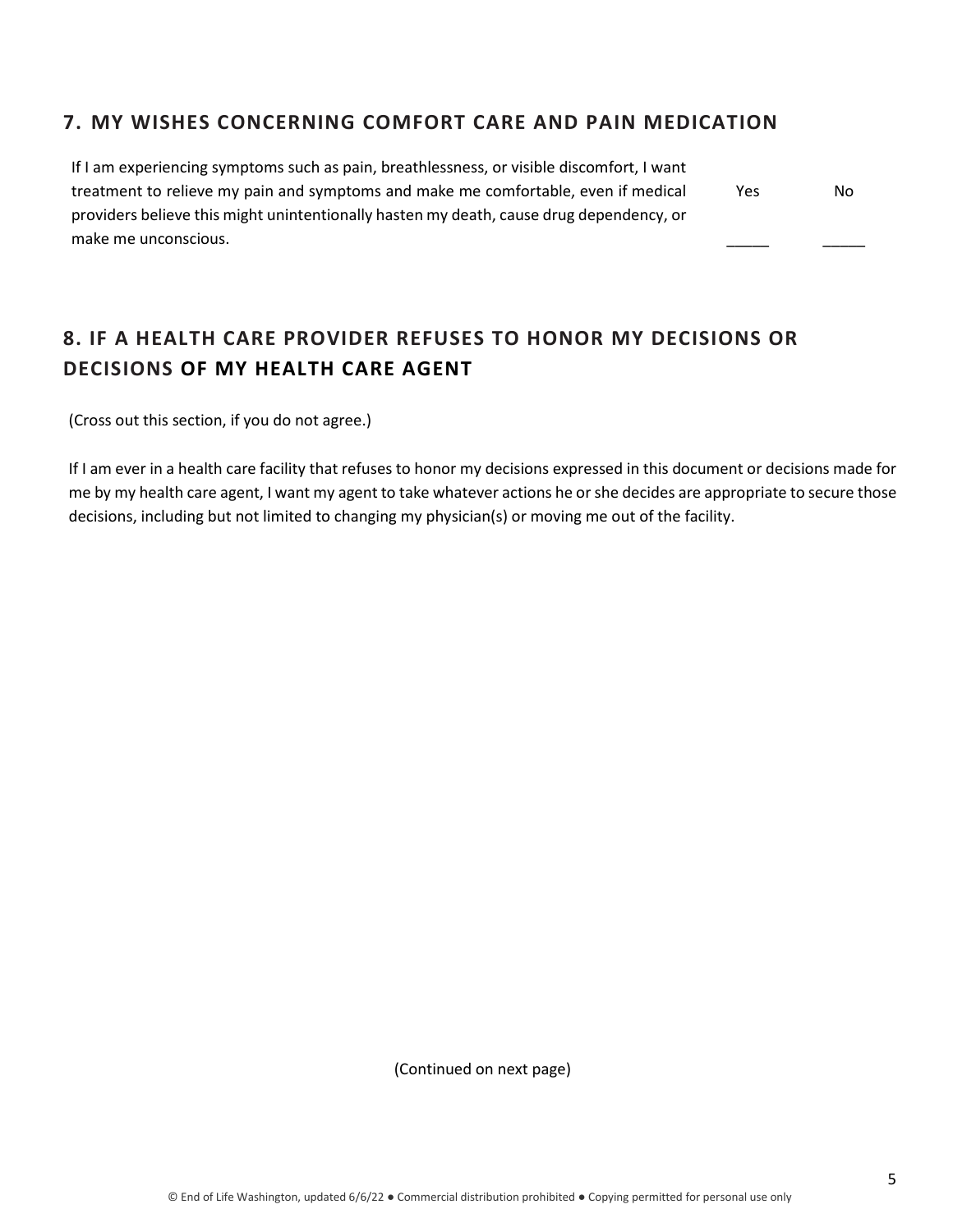### **9. MY WISHES CONCERNING OTHER MATTERS**

|                                            |                                                               |                                                                                                | Yes      | No |
|--------------------------------------------|---------------------------------------------------------------|------------------------------------------------------------------------------------------------|----------|----|
|                                            | a. I consent to medical treatments that are experimental.     |                                                                                                |          |    |
| b. I want to donate organs/tissues.        |                                                               |                                                                                                |          |    |
| c. I consent to an autopsy.                |                                                               |                                                                                                |          |    |
|                                            |                                                               | d. I consent to use of all or part of my body for medical education or research.               |          |    |
|                                            |                                                               | e. I have named the following individual(s) as my agent(s) for funeral arrangements:           |          |    |
| My agent for funeral arrangements:<br>Name |                                                               |                                                                                                |          |    |
| Address                                    |                                                               |                                                                                                |          |    |
| Telephone                                  |                                                               |                                                                                                |          |    |
|                                            | (day)                                                         | (evening)                                                                                      | (mobile) |    |
| (optional)<br>Name                         |                                                               | spouse or partner from whom I am separated or divorced when decisions need to be made for me): |          |    |
| Address                                    |                                                               |                                                                                                |          |    |
| Telephone                                  |                                                               |                                                                                                |          |    |
|                                            |                                                               |                                                                                                | (mobile) |    |
|                                            | (day)                                                         | (evening)                                                                                      |          |    |
|                                            | f. I want my remains to be disposed of as follows (describe): |                                                                                                |          |    |
|                                            |                                                               |                                                                                                |          |    |
|                                            |                                                               |                                                                                                |          |    |

# **10. IF A COURT APPOINTS A GUARDIAN FOR ME**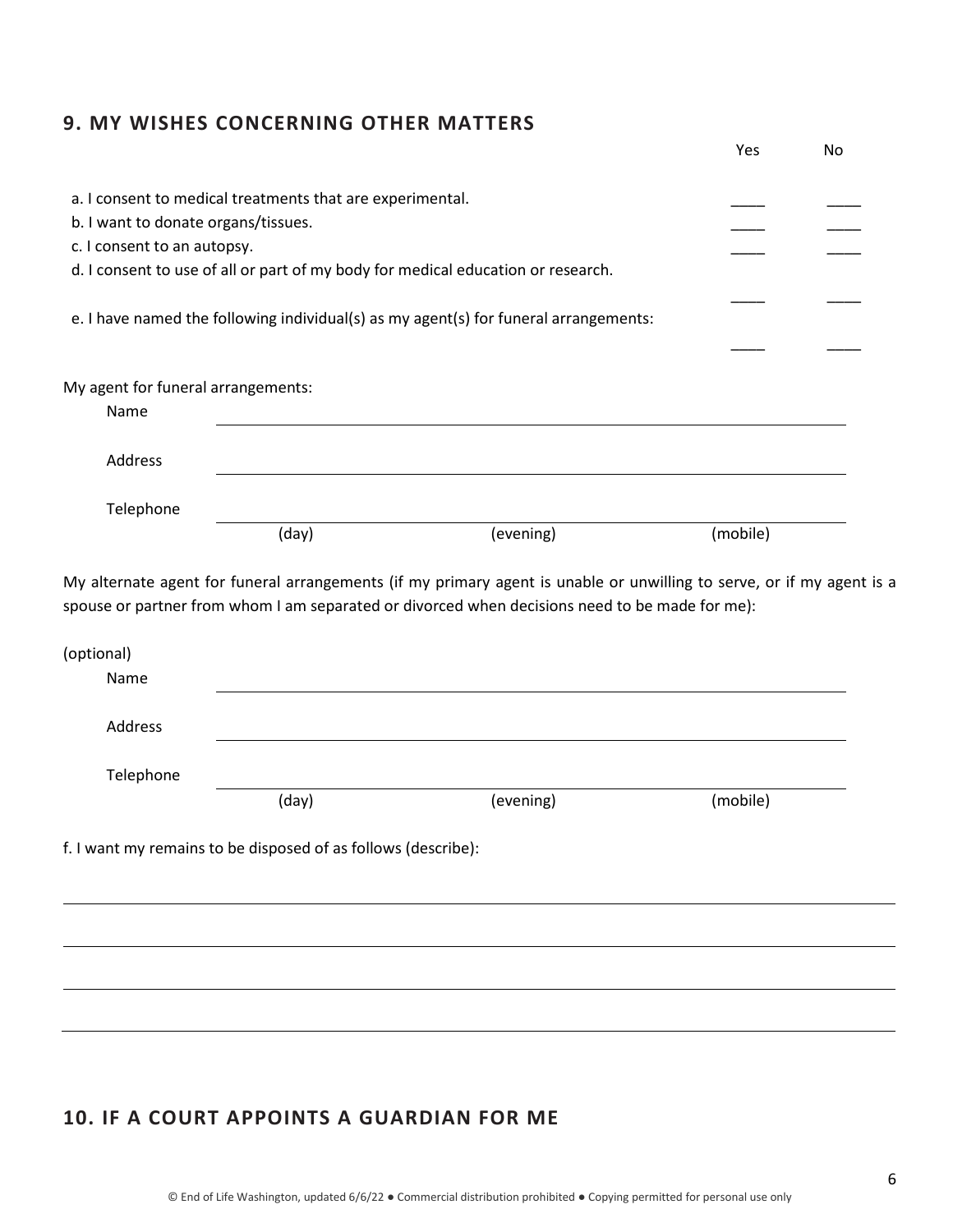If I have named a health care agent, I want my agent to be my guardian. If he/she cannot serve, then I want my alternate agent to be my guardian, if I have named an alternate. If the court decides to appoint someone else, I ask that the court require the guardian to consult with my agent (or alternate) concerning all health care decisions that would require my consent if I were acting for myself.

## **11. HOW THIS DIRECTIVE CAN BE REVOKED OR CANCELED**

This directive can be revoked by a written statement to that effect, or by any other expression of intention to revoke. However, if I express disagreement with a particular decision made for me, that disagreement alone is not a revocation of this document. Note: The signed and witnessed Advance Directive with the latest date will take precedence over older Advance Directives.

## **12. SUMMARY AND SIGNATURE**

I understand what this document means. If I am ever unable to make my own health care decisions, I am directing whoever makes them for me to do as I have said here. This includes withholding and/or withdrawing life-sustaining medical treatment, which might result in my death occurring sooner than if everything medically possible were done. I make this document of my free will, and I believe I have the mental and emotional capacity to do so. I want this document to become effective, even if I become incompetent or otherwise disabled.

#### (**Sign only in the presence of two witnesses**.)

Signature Date Date Date Date